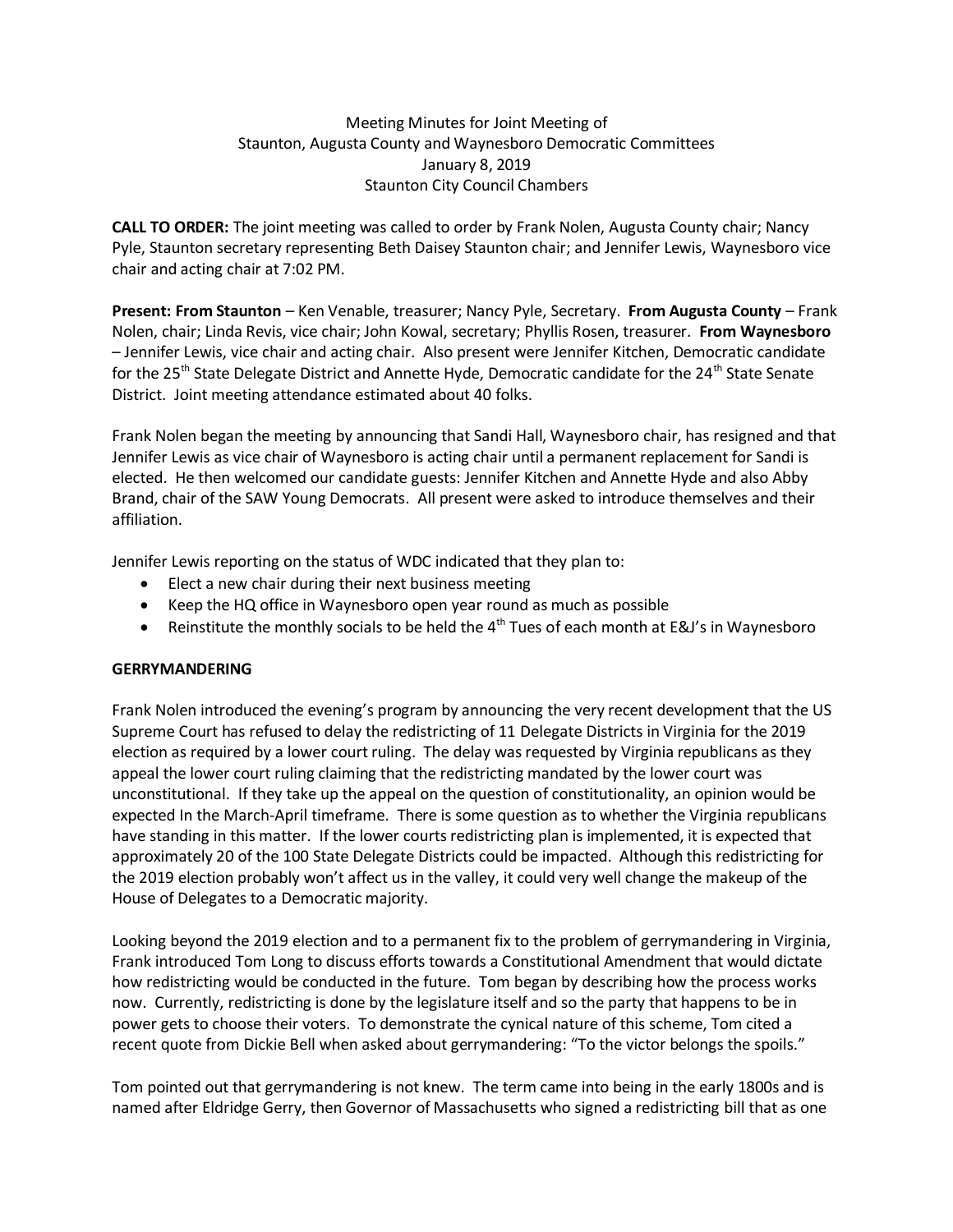newspaper put it, created districts resembling a salamander. Predating this episode and although not called gerrymandering at the time, Patrick Henry is known to have at least in one instance, draw a district in Virginia to specifically pit Federalist James Madison against Anti-Federalist James Monroe.

Tom went on to state that Virginia is one of the most gerrymandered states in the country ranking  $5<sup>th</sup>$ worst. Following the Republican controlled redistricting in 2011, and by the 2013 elections, 36 of the 100 Delegates elected had no real opponent to contend with.

Citing that we are at a critical junction, if we can't get a State Constitution Amendment we will either be stuck with the current process or one based on simple law that can be changed in the future at the whim of the ruling party at the time. To this end State Senators Hanger and Locke have introduced SJ274 to start the process towards a Constitutional Amendment. To become an amendment in time to be used in the 2021 redistricting, this bill must pass the legislature this year, pass the legislature again in 2020 worded exactly as worded in the 2019 bill, and then be accepted by the voters of Virginia in the November, 2020 election. To accomplish this, the organization OneVirginia2021 assembled a group of political and academic experts to come up with wording for this amendment. The proposed amendment sets forth a method to create a Citizens Redistricting Commission that will draw the districts for State Delegate, State Senate and US House of Representatives as follows:

- Start with the four top leaders in the General Assembly the Speaker and Minority Leader of the House, and the Majority and Minority Leader of the Senate.
- Each of the four General Assembly Leaders selects one retired Virginia Circuit Court judge for the Selection Committee. These four judges select a fifth judge creating a five member Selection Committee
- The selection Committee creates an application process and puts the word out to registered voters to apply to serve on the Citizens Redistricting Commission.
- From the list of applications, the Selection Committee chooses 22 candidates for consideration 5 Democrats, 5 Republicans, and 12 independents.
- Each General Assembly Leader then strikes 3 candidates one from the opposing party and two independents. This establishes the Citizens Redistricting Commission as 3 Republicans, 3 Democrats, and 4 Independents – a total of 10 members.
- The proposed amendment mandates that the Commission draws districts that:
	- o Follow local boundaries
	- o Don't favor any party
	- o Have equal population
	- o Are compact and contiguous
	- o Respect Minority Voting Choice
- In addition:
	- $\circ$  All redistricting committee meetings (and data) will be open to the public
	- $\circ$  A new map of districts must receive 7 of the 10 commissioner's votes to be adopted
	- $\circ$  Of those 7 votes, at least one must come from a Democrat and at least one from a Republican.

A number of statements were made:

- Tom encouraged everyone to contact their Senator/Delegate in support of this bill
- Estimated 20 other states have implemented some sort of non-partisan redistricting plan but not sure one quite like this.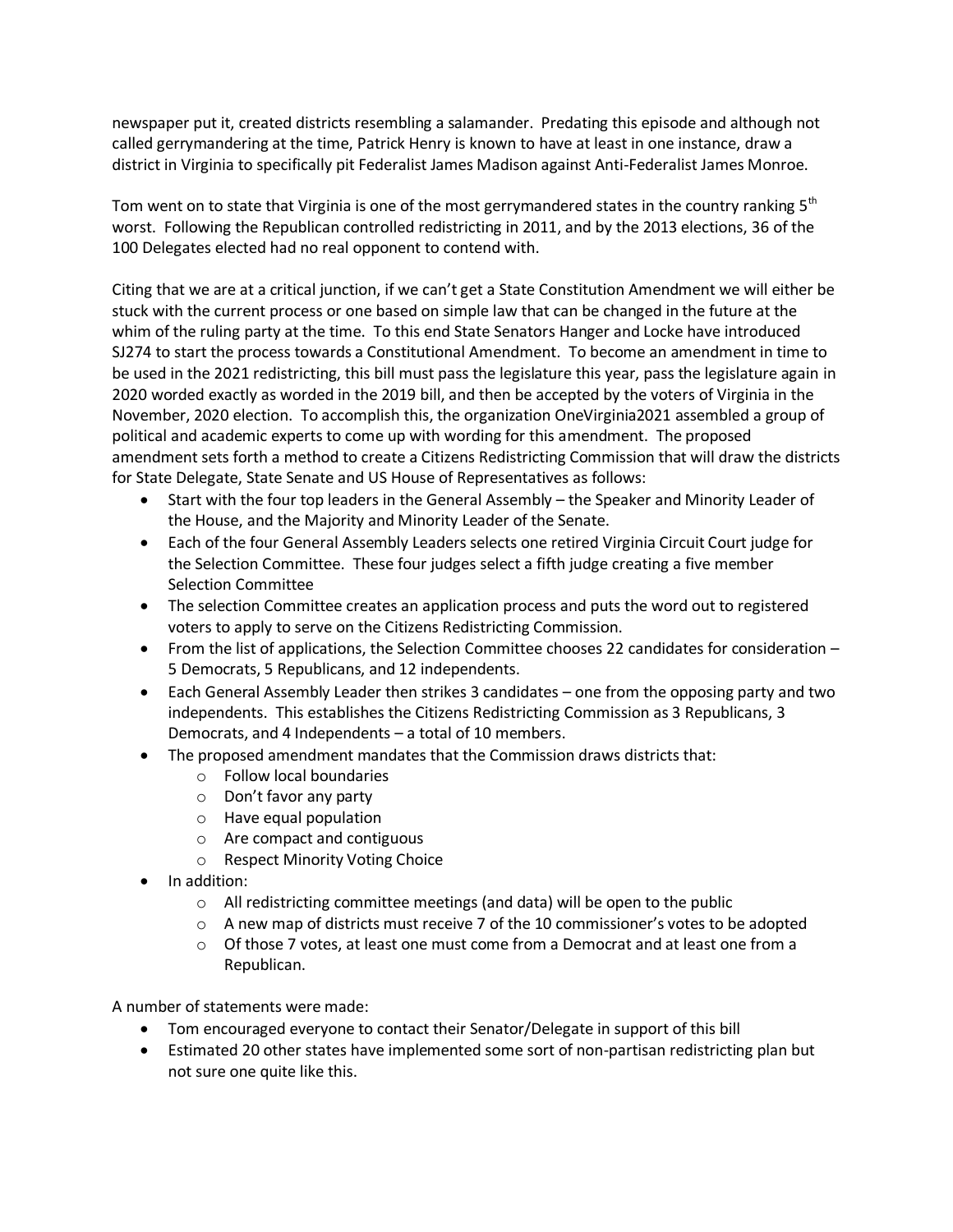- Our Republican Delegates in 2011 did not look out for the best interest of Augusta County citizens by dividing us across three districts diluting our county votes
- Steve Landes for one is against this plan stating that it takes away the will of the voters by reducing the influence of their elected officials and putting decisions into the hands of an appointed commission that has no accountability to the voters. To the contrary, this plan would take the decisions out of the hands of the people wanting to ensure reelection regardless of the best interest of all the voters.
- 78% of Virginia Voters support a Constitutional Amendment to Create a Redistricting Committee
- Gerrymandering has been done by both parties over time so this plan would result in fair redistricting regardless of which party happens to be in power at a particular time.

In closing, an unanswered concern was raised concerning definitively identifying independents given that Virginia does not register voters by party affiliation and the Commission will comprise more independents than either Democrats or Republicans. Identifying independents will rely on the vetting procedures used by the five retired judges conducting to the appointment process.

# **CANDIDATE REMARKS**

**Annette Hyde** – Frank Nolen then introduced Annette Hyde, Democratic candidate for the 24<sup>th</sup> Senate District for a few brief remarks. Annette introduced herself as a wife with two adult sons and is a resident of Madison County. She stated her main issues as:

- Internet Access for all citizens
- Healthcare is a right not a privilege
- All Virginia children deserve a quality public school education regardless of where they live or family circumstance
- We need to support education for those wishing to enter the trades as a shortage is developing
- Community College should be free and more money needs to be allocated to our public universities to reduce the cost of a college education

Annette concluded stating the need for money and volunteers as the year progresses.

**Jenni Kitchen –** Frank then introduced Jenni Kitchen, Democratic candidate for the 25th Delegate District for a few brief remarks. Jenni began by asking all who live in the 25<sup>th</sup> District to please sign her petition to be included on the primary election ballot, at which time Frank interjected that it has not been decided whether there will be a primary or a caucus in that nominating committees have not been formed as yet indicating that gathering signatures may be premature. Jenni responded that since there is already one other candidate that has declared intent to run in the 25<sup>th</sup> District, she wanted to be prepared. Jenni then commented that in addition to supporting the issues raised by Annette, she wanted to add infrastructure – specifically I-81. To fund the necessary I-81 improvements, she stated that she supports raising fuel and sales tax in the I-81 corridor rather than charging tolls on the trucking industry as tolls would simply drive the trucks onto secondary roads like Route 11.

Frank then indicated that we have two other declared candidates not present: Christian Worth running in the 24<sup>th</sup> Delegate District and Lauren Thompson running in the 25<sup>th</sup> Delegate District (as is Jenni Kitchen).

# **6 TH DISTRICT COMMITTEE**